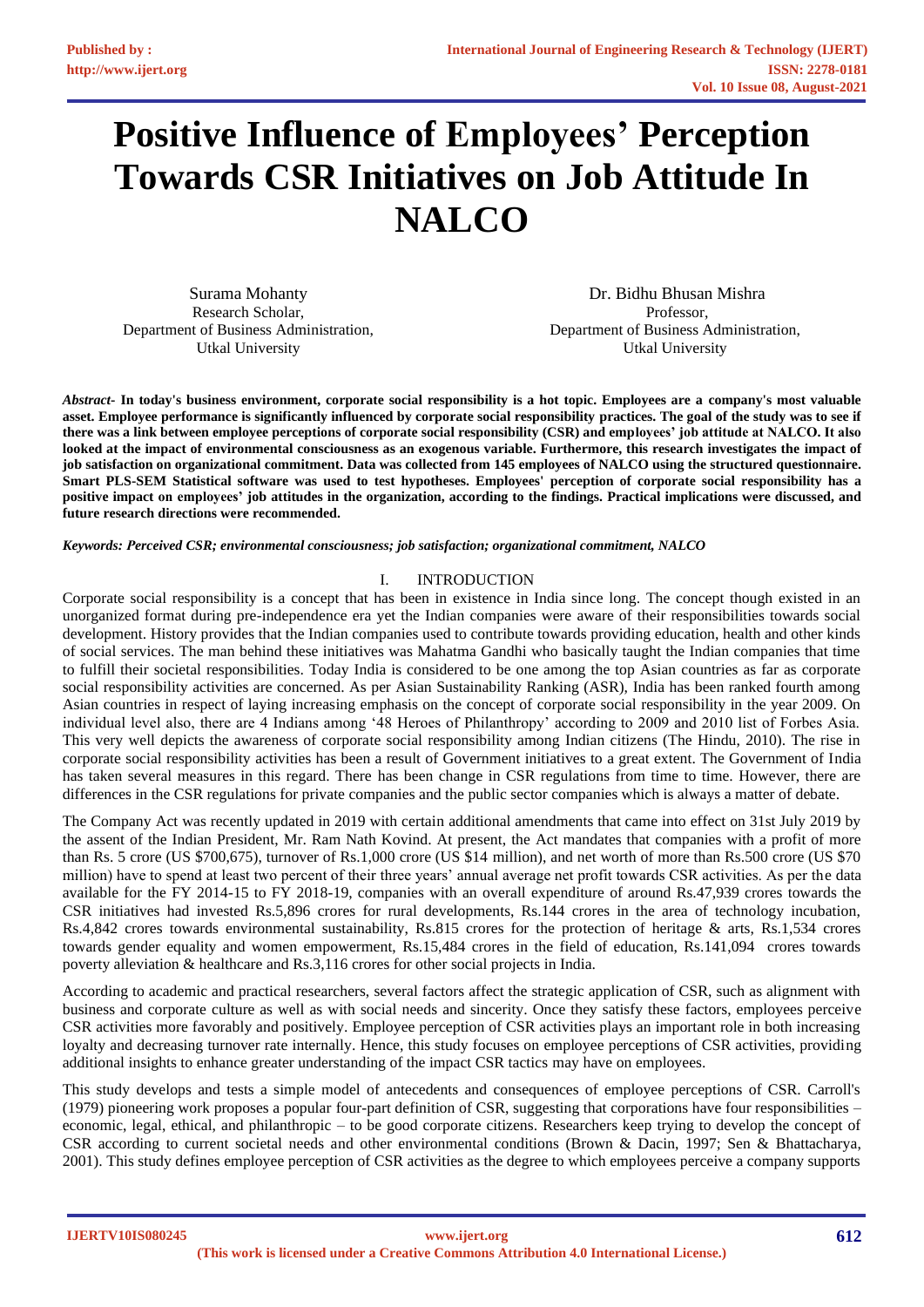the activities related to a social cause. In addition, it investigates the consequences of employee perception of CSR activities on employees' job attitudes i.e. job satisfaction and organizational commitment.

## II. LITERATURE REVIEW

## *A. Corporate Social Responsibility*

Enderle and Tavis (1998) define corporate social responsibility as 'the policy and practice of a corporation's social involvement over and beyond its legal obligations for the benefit of the society at large'. According to the definition by Angelidis and Ibrahim (1993), corporate social responsibility is 'corporate social actions whose purpose is to satisfy social needs'. Lerner and Fryxell (1988) suggest that CSR describes the extent to which organizational outcomes are consistent with societal values and expectations. According to McIntosh, et al. (1998), at its grass roots, being socially responsible has been a concern very much related to the rationale that businesses are more likely to do well in a flourishing society than in one that is falling apart. Over the past decades, both the concept and the practice have evolved as a reflection of the challenges created from an ever-changing society and many different definitions of what CSR really means have been set out.

## *B. Employee Perceptions of CSR and Job attitudes*

Valentine & Fleischman (2008) have observed that CSR activities lead to job satisfaction of the employees of various fields. Researchers have suggested that company's strategies should be merged with CSR to improve the company's profile job satisfaction rate of employees and employee engagement is a key to sustainable success, therefore, it becomes important for companies to explain the importance of taking care of local communities and the environment. In addition to this, companies should also provide with good working conditions so that they can feel good about their company and consequently have a strong commitment and improve their job satisfaction and morale. They are the primary stakeholder and are first line contact for customers. Employees will not be able to convey the message to the customers accurately if they are not aware of the efforts made by the company. They are the once who execute CSR strategies and are directly engaged in CSR practices. Many companies have designed the corporate philanthropic programs in a way that the employees get establish good faith and strong business reputation which improves the employees' morale and productivity and employees get opportunities to strengthen their professional and interpersonal skills through informal training program under employee volunteer programs which increases the morale of the employees to improve the job satisfaction resulting in less turnover (Lantos, 2002) and leads to strong organizational commitment of the employees (Stites & Michael, 2011). Employee perception towards company's CSR activities is positive work outcomes. It also helps the employees to develop the skills like social networking and group identification (Caldwell & Andereck, 1994). Many researchers have stated that companies with CSR image provides an organizational identification which raise to a very clear organizational visibility amongst the stakeholders, especially present employees or even who are seeking job have a positive influence and helps the employer to attract the job seeker segment as they get attracted towards company's norms which are practicing CSR. Companies have realized that activities like employee volunteer programs may enable to increase the morale and productivity of employees (Geroy et al., 2000) and have designed the corporate philanthropic programs in a way that the employees get establish good faith and strong business reputation which improves the employees' morale and productivity.

## *C. Environmental Consciousness*

Environmental consciousness is defined as the perception of an organisation, group, or individual about environmental concepts such as environmental protection, environmental policy, environmental management and environmentalism (Chaudhry et al., 2016; Ahmed et al., 1998). Environmental consciousness can help companies to strengthen the process of environmental management and fulfill regulations issued by the government. From a psychological point of view, environmental consciousness refers to certain psychological factors that are related to human tendencies to engage in pro-environmental behavior (Schultz & Zelezny, 2000). Meanwhile, Kollmuss & Agyeman (2002) define environmental consciousness as the level at which someone knows the impact of human actions on the environment. Judge and Krishnan (1994) stated a traditional idea in which attention to environmental issues would negatively affect company performance, because of spending more money. In addition, many companies whose environmental obligations are only to avoid sanctions for regulations that requires them, rather than consciously caring about environmental issues.

### III. RESEARCH OBJECTIVES

The objectives of the studies are as follows.

- To explore the level of awareness of the CSR activities undertaken in the company among the employees of NALCO.
- To understand the relationship between environment consciousness, perception of employees for CSR and dimensions of job attitude i.e. job satisfaction and organizational commitment in NALCO.

### IV. HYPOTHESIS DEVELOPMENT

Based on empirical studies, the hypotheses of the study are given below;

H1: Environmental Consciousness has an impact on Employees' perceptions toward CSR

**IJERTV10IS080245**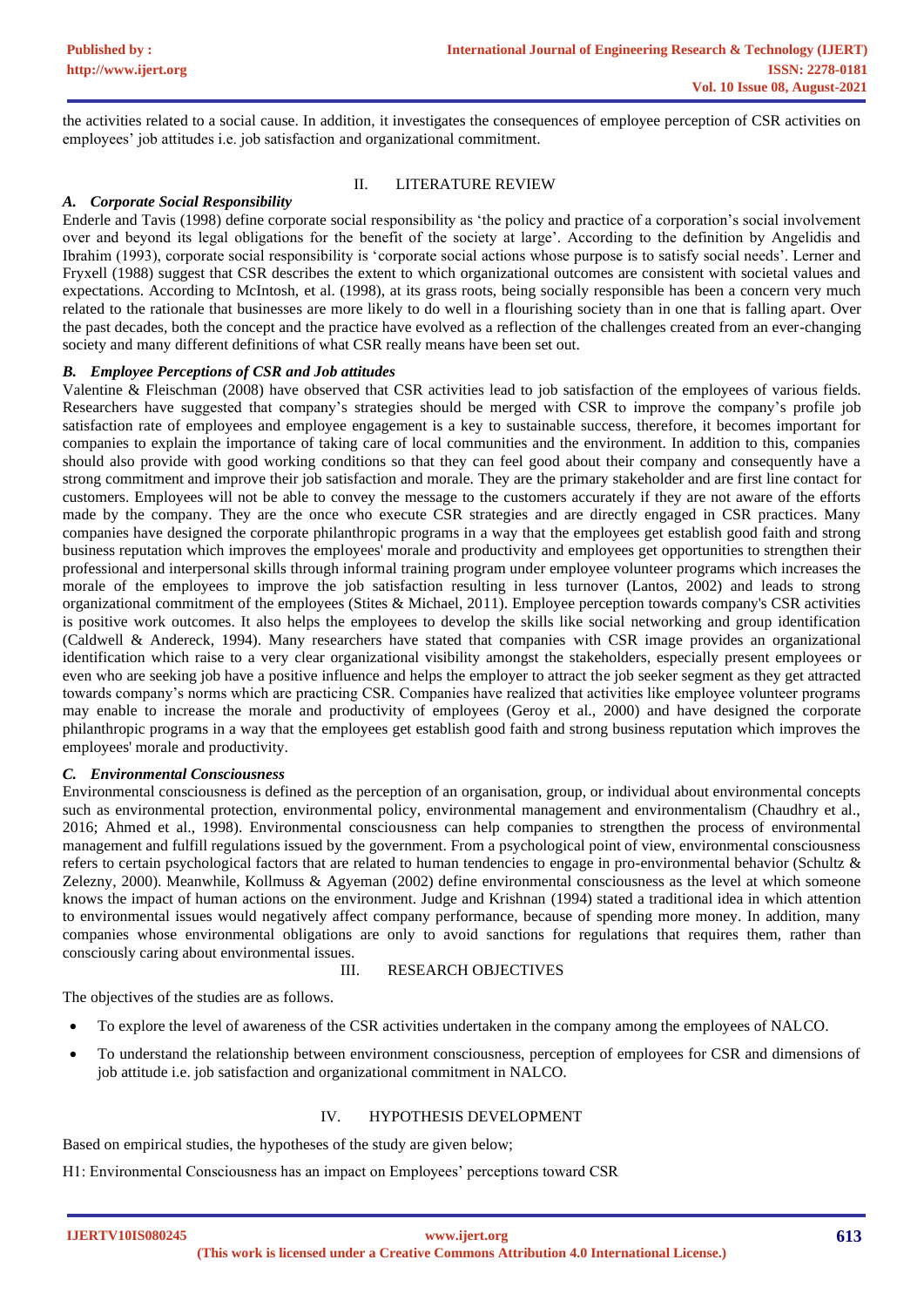H2: Employees' perceptions of CSR are positively associated with job satisfaction.

H3: Employees' perceptions of CSR are positively associated with organizational commitment.

H4: Job satisfaction affects organizational commitment.

H5: There is a perception difference among the employee towards CSR activities across their job position and work experience.



Figure 1: Conceptual Model (Source: Literature review)

#### V. RESEARCH METHODOLOGY

The research design of the study is descriptive in nature. The study is descriptive because an effort has been made to study the current status, prevailing practices, point of view/opinion, processes and the nature of activities and programme initiated by the organization in the field of CSR and the perceptions of the respective employees on the CSR activities. A purposive sampling method has been adopted for the selection of 145 employees irrespective of their designation and department. This study is based on both types of sources of data, primary and secondary. The primary data are those which are collected a fresh and for the first time and thus happen to be the original in character. The secondary data on the other hand, are that which have already been collected by someone else and which have already been passed through the statistical process. A Structured questionnaire had been used as the main tool for data collection. The questionnaire was prepared in consultation with the help of experts and all due care in comprehensiveness before its use. Pilot testing of this preliminary questionnaire was performed. After simplifying the language, final questionnaire was prepared for the study. This final questionnaire was in the English language. The layout of the questionnaire included two different sections. First section includes questions related to demographic profile and job attributes. The demographic profile of the employees was measured with the help of the questions like age, gender, and educational qualification. Similarly, the questions like name of the organisation, type of organisation, job position, and department were used to study the job characteristics. The second part of the questionnaire includes the statements related to four important variables i.e. environmental consciousness, employees' perceptions towards CSR activities, job satisfaction and organizational commitment. The environmental consciousness was measured with eight items adopted from (Mishal et al., 2017) by using a five point likert scale. The employees' perception towards CSR was measured with 12 items adopted from (Maignan and Ferrell, 2001). The items of CSR perception were based on ethical, legal, economic, and discretionary. This specific CSR scale has been adopted in recent years in most of the CSR related literature, and it is a recognized mechanism for measuring an organization's socially responsible activities from the employees' perception. Similarly, Job satisfaction was measured by establishing employees' perception of their organization job. It was estimated by using a five-point Likert-type scale. Employees general job satisfaction rate was obtained to get an overall work attitude response. Cammann (1983) job satisfaction scale was adopted in this study. Further, organizational commitment was measured a nine-item shortened version of the 15-item OC Questionnaire (OCQ) (Mowday et al., 1979) was applied. The reliability of each construct were measured with the help of Chronbach Alpha and the reliability scores were found to be more than the cutoff value of 0.7 (Nunnally, 1978). AMOS Statistical software was used to test hypotheses.

**VI.Data Analysis**

#### *A. Respondents' Profile*

The data related to demographic characteristics like age, gender and education were presented in the frequency distribution table given below. Along with that the information related to job were also important for understanding employee's perception toward corporate social responsibility and the results are discussed in the same table 1.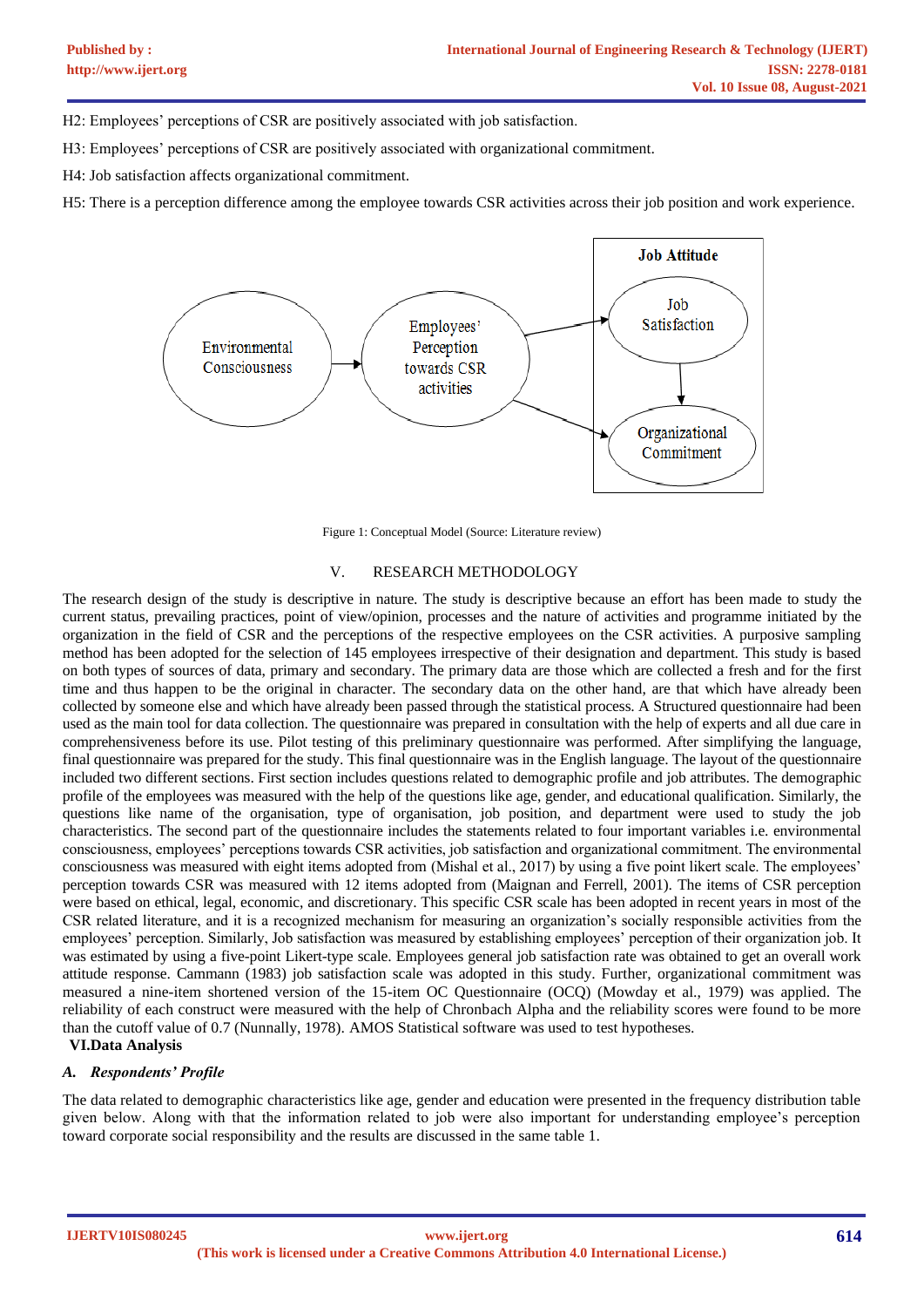| <b>Variable</b>       | Levels                         | <b>Frequency</b> | Percent |
|-----------------------|--------------------------------|------------------|---------|
| Gender                | Male                           | 100              | 69.0    |
|                       | Female                         | 45               | 31.0    |
|                       | Less than 30                   | 72               | 49.7    |
|                       | $30 - 40$ years                | 30               | 20.7    |
| Age                   | $40 - 50$ years                | 24               | 16.6    |
|                       | 50 and above                   | 19               | 13.1    |
| Education             | <b>Under Metric</b>            | 3                | 2.1     |
|                       | Intermediate                   | 22               | 15.2    |
|                       | Graduate                       | 80               | 55.2    |
|                       | Post Graduate or above         | 40               | 27.6    |
| <b>Job Department</b> | Production / Technical         | 49               | 33.8    |
|                       | Finance                        | 35               | 24.1    |
|                       | <b>HR</b>                      | 33               | 22.8    |
|                       | Marketing / Sales              | 28               | 19.3    |
| <b>Job Position</b>   | Executive / Managerial         | 29               | 20.0    |
|                       | Non-executive / Non-managerial | 116              | 80.0    |
| Work Experience       | Less than 5 Year               | 28               | 19.3    |
|                       | 5-10 Years                     | 47               | 32.4    |
|                       | 10 - 15 Years                  | 42               | 29.0    |
|                       | Above 15 Years                 | 28               | 19.3    |

 $T = 11.1 \, \text{m}$   $T = 1.1 \, \text{m}$   $T = 1.1 \, \text{m}$ 

#### Source: Primary data

It can observed from the table 1 that out of 145 respondents, 69.0% are male respondents and rest 31.0% are female respondents, mostly are graduated (55.5%), followed by master's degree (27.6%). Regarding age, most of the respondents are under the age of 30 years old (49.7%), maximum have 5 to 10 years of volunteer experience (32.4%). In case of job position, maximum 80% of the respondents were in non managerial positions, whereas, 33.8% are from production department, followed by 24% from finance department.

## *B. Structural Equation Modeling*

Structural Equation Modeling (SEM) is a family of statistical models that seek to explain the relationships among multiple variables. In doing so, it examines the structure of inter-relationships expressed in a series of equations, similar to a series of multiple regression equations. These equations depict all of the relationships among the constructs (the dependent and independent variables) involved in the analysis (Hair et al., 2013). SEM takes a confirmatory (hypothesis testing) approach to the multivariate analysis of a structural theory, one that stipulates causal relations among multiple variables. The causal pattern of inter-variable relations within the theory is specified a priori.

PLS-SEM is a causal modeling approach aimed at maximizing the explained variance of the dependent latent constructs. Instead of using the model to explain the covariation between all the indicators, PLS-SEM provides parameter estimates that maximize the explained variance (R2 values) of the dependent constructs. The method therefore supports 'Prediction-oriented goals' (i.e. explaining / predicting the target constructs in the structural model). Its flexibility (i.e. almost no limiting assumptions regarding the model specifications and data) and its comparatively high statistical power make the PLS method particularly adequate for SEM applications that aim at prediction or theory building. In the current study, the Smart PLS 3.0 which is based on Partial Least Squares approach software is used for testing the hypotheses in the conceptual model.

## • **Outer Model Assessment (Measurement Model)**

The assessment of the measurement model focus on the reliability and validity of each latent construct for the reflective constructs. The measurement model evaluations are assessed by their indicator reliability or loadings, internal consistency, convergent validity, discriminant validity (Hair et al., 2013). The reflective constructs of the study namely, Employees' perception towards CSR, environmental consciousness, organizational commitment, and Job satisfaction are assessed in the table 2 given below.

**Indicator Reliability**: (Hair et al. 2013) recommends that individual indicator factor loadings for each construct  $>0.70$ confirmatory factor analysis in case of measurement models. It is evident from the table 2 that the individual factor loadings for all constructs are greater than 0.60 confirming the indicator reliability of the factors.

**Internal consistency**: Internal consistency of the measurement model is checked by the composite reliability. Cronbach (1951) suggested that the composite reliability value greater 0.70 for confirmatory factor analysis. It is evident from the table 2, that internal consistency of the four reflective constructs i.e. Employees' Perception towards CSR (0.989), Environmental Consciousness (0.977), Organizational Commitment (0.973) and Job Satisfaction (0.912) confirming the good internal consistency.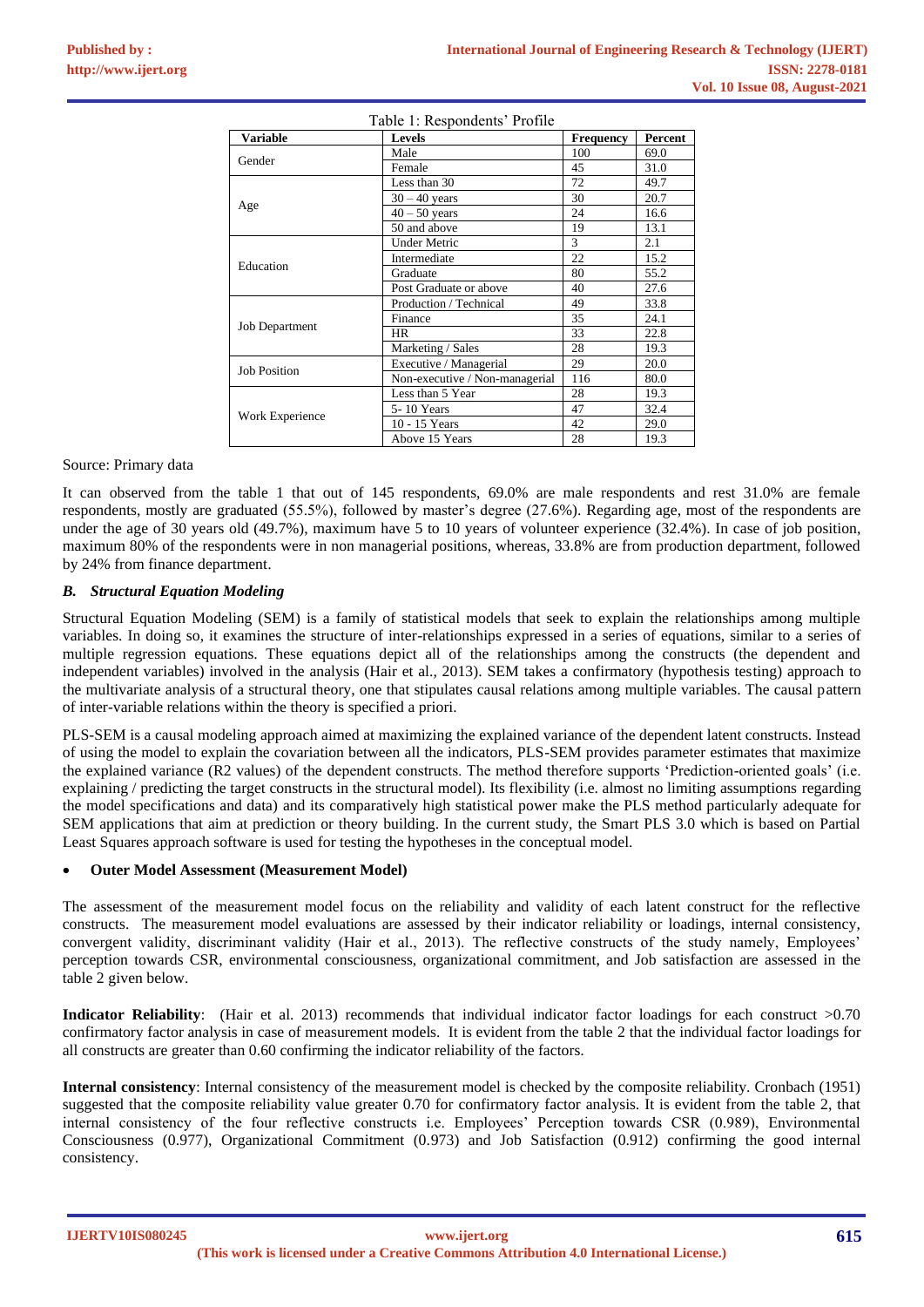C**onvergent Validity:** The Convergent validity is measured by AVE. Ghozali (2013) suggested that the value of Average Variance Explained should be greater than 0.50. It is evident from the table 2 that the AVE scores of Employees' Perception towards CSR (0.878), Environmental Consciousness (0.801), Organizational Commitment (0.841) and Job Satisfaction (0.775) are greater than the prescribed limits confirming the good convergent validity and explaining that the items converged well on their respective constructs.

| Table 2: Outer Model assessment for constructs |                   |          |            |       |  |
|------------------------------------------------|-------------------|----------|------------|-------|--|
| <b>Constructs</b>                              | <b>Items</b>      | loadings | <b>AVE</b> | C.R.  |  |
|                                                | CSRQ1             | 0.944    |            | 0.989 |  |
|                                                | CSRQ10            | 0.909    |            |       |  |
|                                                | CSRQ11            | 0.944    | 0.878      |       |  |
|                                                | CSRQ12            | 0.930    |            |       |  |
|                                                | CSRQ <sub>2</sub> | 0.927    |            |       |  |
|                                                | CSRQ3             | 0.941    |            |       |  |
| Employees' Perception towards CSR              | CSRQ4             | 0.926    |            |       |  |
|                                                | CSRQ5             | 0.932    |            |       |  |
|                                                | CSRQ6             | 0.955    |            |       |  |
|                                                | CSRQ7             | 0.936    |            |       |  |
|                                                | CSRQ8             | 0.946    |            |       |  |
|                                                | CSRQ9             | 0.954    |            |       |  |
|                                                | ECOQ1             | 0.912    | 0.801      | 0.977 |  |
|                                                | ECOQ <sub>2</sub> | 0.888    |            |       |  |
|                                                | ECOQ3             | 0.867    |            |       |  |
| <b>Environmental Consciousness</b>             | ECOQ4             | 0.899    |            |       |  |
|                                                | ECOQ <sub>5</sub> | 0.933    |            |       |  |
|                                                | ECOQ6             | 0.921    |            |       |  |
|                                                | ECOQ7             | 0.957    |            |       |  |
|                                                | ECOQ8             | 0.958    |            |       |  |
|                                                | OCQ1              | 0.896    | 0.841      | 0.973 |  |
|                                                | OCQ <sub>2</sub>  | 0.901    |            |       |  |
|                                                | OCQ3              | 0.929    |            |       |  |
|                                                | OCQ4              | 0.936    |            |       |  |
| <b>Organizational Commitment</b>               | OCQ <sub>5</sub>  | 0.912    |            |       |  |
|                                                | OCQ <sub>6</sub>  | 0.924    |            |       |  |
|                                                | OCQ7              | 0.837    |            |       |  |
|                                                | OCQ8              | 0.857    |            |       |  |
|                                                | OCQ <sub>9</sub>  | 0.856    |            |       |  |
|                                                | JSQ1              | 0.862    | 0.775      | 0.912 |  |
| <b>Job Satisfaction</b>                        | JSQ <sub>2</sub>  | 0.902    |            |       |  |
|                                                | JSQ3              | 0.876    |            |       |  |

#### Source: Primary data

**Discriminant Validity:** the discriminant validity is the degree to which any single construct is different from the other constructs in the model. (Fornell and Larcker, 1981) suggest that the square root of AVE in each construct should be greater than the correlation loadings. According to the Fornell-Larcker testing system, discriminant validity can be assessed by comparing the amount of the variance capture by the construct and the shared variance with other constructs. Discriminant validity is affirmed when the AVE square route of every single construct is higher than the construct's highest correlation with any other latent construct (Hair et al., 2013).

| Constructs                           | <b>Job Satisfaction</b> | Employees' Perception<br>towards CSR | Environmental<br>Consciousness | Organizational<br>Commitment |
|--------------------------------------|-------------------------|--------------------------------------|--------------------------------|------------------------------|
| <b>Job Satisfaction</b>              | 0.880                   |                                      |                                |                              |
| Employees' Perception<br>towards CSR | 0.203                   | 0.937                                |                                |                              |
| Environmental<br>Consciousness       | 0.077                   | 0.066                                | 0.917                          |                              |
| Organizational<br>Commitment         | 0.009                   | 0.126                                | 0.500                          | 0.895                        |

Table 3: Discriminant validity (Fornell-Larcker Criterion)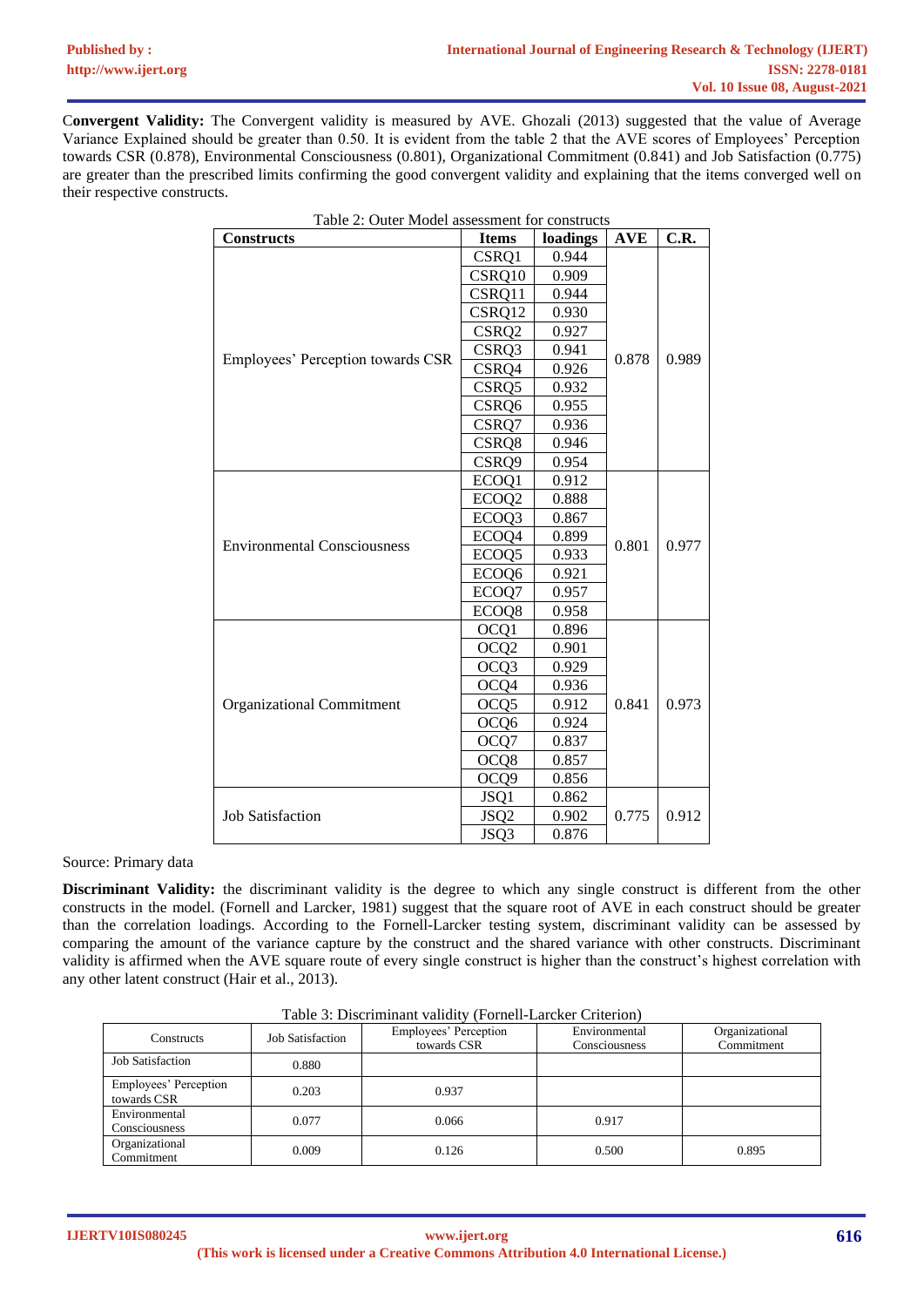Table 3 shows that square roots of AVE values on the diagonal of the matrix are higher than inter correlations of constructs in the respective of all columns. It confirms that all the constructs of have discriminant validity and confirming the constructs differ well from each other.

## • **The Inner Model –Structural Model Evaluation**

The inner model is evaluated to assess the path significance as well as to understand the relationship between variables in the hypothetical model through beta coefficients. In order to under the relationship between the variables in NALCO the structural model is assessed and the hypotheses are tested in the subsequent sections.

## **Structural Model Evaluation and Hypotheses testing for NALCO**

Table 4 has listed path coefficients of structural models and hypotheses were tested from the NALCO. T-statistics values are used to assess significance of path coefficients of the bootstrapped model. Path loadings indicate strengths of relationships between independent and dependent variables in case of NALCO.

The causal relationships between the constructs for NALCO were evaluated in the above table 4. It can be observed from the above table that there was positive and significant relationship between environmental consciousness and employees' perception towards CSR  $(\beta=0.486; p<0.05)$ . Thus the hypothesis "There is an impact of environmental consciousness and employees' perception towards CSR in NALCO" is supported.

| Table 4: Structural Model Evaluation and Hypotheses testing for NALCO |  |  |  |
|-----------------------------------------------------------------------|--|--|--|
|                                                                       |  |  |  |

| Path                                                             | Beta  | T stat. | Sig.  |
|------------------------------------------------------------------|-------|---------|-------|
| Environmental Consciousness -> Employees' Perception towards CSR | 0.486 | 9.977   | 0.00  |
| Employees' Perception towards CSR -> Job Satisfaction            | 0.244 | 3.765   | 0.00  |
| Employees' Perception towards CSR -> Organizational Commitment   | 0.401 | 5.715   | 0.00  |
| Job Satisfaction -> Organizational Commitment                    | 0.170 | 1.861   | 0.049 |

Second, it is also evident that the employees' perception towards CSR has a direct and significant impact on job satisfaction (ß=0.244; p<0.05) and hence the hypothesis "The employees' perception towards CSR influences job satisfaction in NALCO" was also accepted. It can be viewed from that above table that the employees' perception towards CSR and organizational commitment was also positively associated  $(B=0. 401; p<0.05)$  and thus the hypothesis "There is positive impact of employees' perception towards CSR on organizational commitment in NALCO" is also supported. Ultimately, there is a positive and significance impact of job satisfaction and organizational commitment was observed ( $\beta$ =0.170; p<0.05) and the hypothesis "The job satisfaction has an impact on organizational commitment in NALCO" was also supported.



Figure 2: Structural Model Evaluation and Hypotheses testing for NALCO

## VII.DISCUSSION

First, we explored the positive impact of employees' perception of CSR in terms of encouraging them to exhibit more cooperative behavior and show more commitment toward achievement of organisational goals. As workers are the prominent internal stakeholders, firms must pay more attention to their internal CSR-related activities. In addition, CSR activities directly influence employees, and they reciprocate with positive behavior. Hence, the top management must conduct its affairs with employees fairly to achieve sustainable development. The current study model also revealed that employees' perception of CSR